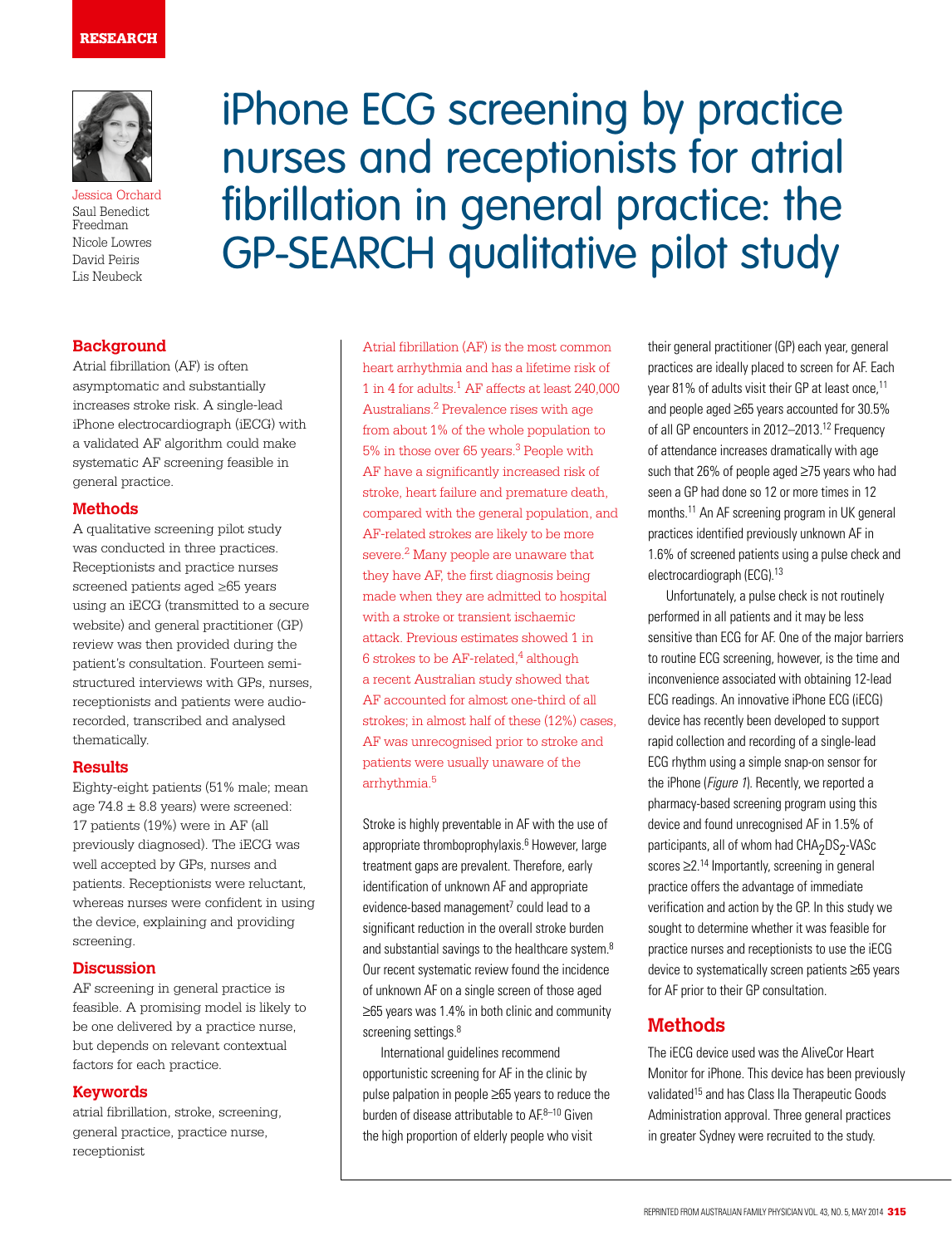Receptionists or practice nurses and GPs at each site were trained to operate the iECG.

For periods between May and October 2013, patients ≥65 years routinely attending the practice for a GP consultation were invited to participate by either the receptionist or nurse and provide informed consent. Patients with a severe co-existing medical condition or insufficient English proficiency to provide informed consent were excluded. The receptionist or nurse asked the patient to hold the iECG for 30 seconds (*Figure 2*) and entered the patient's name into the application. An iECG record was wirelessly transmitted to a secure server, processed to remove noise and interpreted by a validated automated algorithm that states whether AF was detected. This information was then immediately accessible by the GP via a third-party secure website during the patient's consultation (Figure 3). The iECG trace could be downloaded as a PDF and imported into the patient's medical file. Any further treatment or testing was entirely at the GP's discretion. There was no charge to patients for screening (nor any specific Medicare rebate), although usual consultation fees applied. It is possible that discussion of the iECG with the patient extended the duration of the consultation, but these data were not collected and consultation fees were determined by the GP. Practices were not paid for participation in the study.

A detailed process evaluation was undertaken to inform the optimal AF screening model and to understand the barriers and enablers to uptake of screening. Semi-structured interviews were conducted with patients, receptionists, practice nurses and GPs. Face-to-face interviews were conducted, audio-recorded, transcribed and analysed thematically. Analysis explored views on benefits, disadvantages and acceptability of the screening device; the utility of the screening intervention; and the effects it had on the patient consultation. Data were contemporaneously analysed while interviews were being conducted and interviews were completed when thematic saturation was reached. The research team discussed the analysis to achieve final consensus on the principal themes.

# **Ethics approval**

The study was approved by the University of Sydney Human Research Ethics Committee (HREC2013/135). The trial is registered with the Australian and New Zealand Clinical Trials Registry (ACTRN12613000429752).



Figure 1. The iECG



Figure 2. Taking an iECG reading

# **Results**

In total, 88 patients (51% male; age range 42–99, mean age  $74.8 \pm 8.8$  years) were screened across the three general practices. Of these patients, 17 (19%) were in AF at the time of the screening. No cases of previously unknown AF were identified. Fourteen semi-structured interviews were conducted across all three practices, including two receptionists, one nurse, three GPs and eight patients. Interview duration ranged from 5-40 minutes. Figure 4 shows the relevant barriers and enablers to screening for each group.

## **GPs: iECG a valuable tool**

GPs overwhelmingly liked the portability and instantaneous results of the iECG, and that it acts as a prompt.

- 'I think it's fantastic. It helps us to concentrate for a moment on cardiovascular health' (GP1)
- 'It's the awareness you need to look for AF in the GP setting…an opportunistic check' (GP2)

Interestingly, despite the automated algorithm

for predicting AF, GPs tended to rely on their own interpretation and were often able to see other detail in the trace. GPs noted that possible uses of the iECG were broader than AF screening, and a negative result (for AF) provided reassurance.

- 'It's actually helped us to pick up other people with other minor abnormalities' (GP1)
- 'The reassurance aspect of it was great' (GP3)

### **Receptionists' reluctance**

Receptionists expressed ease with using the iECG device but were often reluctant to ask patients and generally felt inhibited.

• 'I'd always get a little bit nervous about asking people' (Receptionist 2)

Despite receiving training, they were also uncertain about explaining the screening and were unmotivated to learn.

• 'We found either we give patients basically no information and just tell them the doctor wants that or you have to try and explain it in a way that they can understand and then they get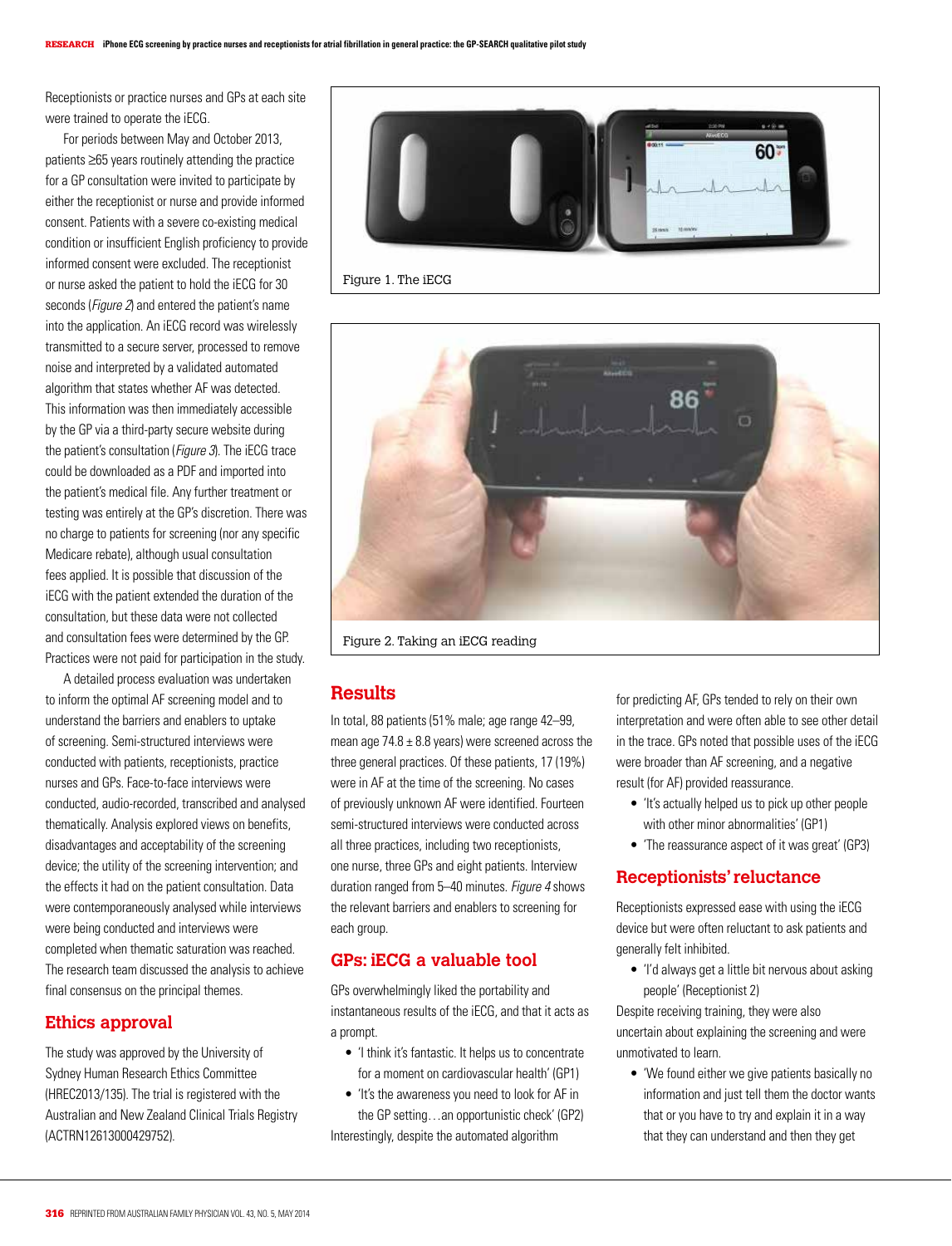confused and we get confused, and they just end up doing the test' (Receptionist 1) Receptionists were unsure how to respond to patients' questions and generally felt this duty was not part of their role. They did not see the relevance of screening for stroke prevention.

• 'Patients would say, "Is this my heart rate?" and I would say, "I don't really know"' (Receptionist 2)

Receptionists also had multiple competing tasks, often quite urgent (eg. phone ringing). The study paperwork and consent forms meant the screening process took longer, which would have made it even more difficult for receptionists at busy times.

• 'When we were really busy, it was impossible even with 3 receptionists' (Receptionist 1)

# **Practice nurses' confidence**

While receptionists were reluctant, practice nurses were very confident with screening patients and explaining the process.

- 'It gave you a chance to speak with the patient and ensure they understood … Patients were very eager, actually' (Nurse)
- '[the nurse] opportunistically spoke to them about the study, educated them about the importance of it and then subsequently did the tracing and ... then called me down to have a look at it, so that I found it worked really well' (GP2)

Nurses also performed the screening in a treatment room, which was more private and clinically focused than the waiting room.

## **Patients were attracted to the technology but not engaged in the clinical objective**

Patients generally were impressed with seeing their heartbeat on the iECG.

• 'It's fascinating … well I did look at the screen as it was moving and it was quite interesting to wonder what it was actually saying' (Patient 1)

• 'It's an impressive little gadget' (Patient 2) However, patients generally had a poor understanding of AF and the aim of the screening. This is likely to be related to how thoroughly it was explained to them prior to the screening.

• 'What aspect of the screening process did you find useful? Well I don't know what I did' (Patient 3)



Once patients found out they did not have AF, they disengaged with the screening process. Many patients had other more pressing health concerns and were more focused on these.

• 'I said, "Oh God, me old heart's not going to close down" but he didn't think there was anything wrong' (Patient 4)

# **Discussion**

Of the two models explored, a practice nurse model showed considerably more potential than a receptionist model. Enablers for practice nurses included confidence, independence, ease of training and an understanding of the relevance of screening.

Drawing on Michie's behaviour change theory,<sup>16</sup> which suggests that intervention functions should target deficiencies in capability, opportunity and/ or motivation, such a device seems to be promoting improved screening opportunities through its ease of use. The fact that the device was easy to use enhanced nurse motivation, which in turn improved knowledge and self-efficacy.16 Ideally, workflow can be improved in future by automatic importation of the ECG recording and the rhythm diagnosis into the patient's electronic medical file. The extent to which such a model may be successful is highly influenced by the practice environment, particularly practice size and patient population serviced, the motivation and availability of staff, and the importance placed by GPs on such an activity and their motivation to review results.

While receptionists were capable of taking a reading on the iECG, in this study they were generally reluctant to do so. It is plausible that the additional research-specific explanation and receptionist time required to recruit patients and obtain informed written consent may have increased the reported reluctance, rather than solely having to ask patients to do a screen. The key reasons were difficulties with explaining the process to patients and answering their questions (despite training), a sense of inconveniencing patients, an inability to see the relevance of screening and an overall perception that this was beyond the scope of their traditional duties. Some of the key reasons identified by receptionists could be overcome with more intensive training, provided there was sufficient underlying motivation. There are recent moves to train receptionists to undertake a more clinical role, such as recognising heart attacks<sup>17</sup> and working as medical assistants following a 12-month course.<sup>18</sup> The findings presented here suggest that expansion of receptionists' roles into clinical domains constitutes a paradigm shift towards a new 'medical assistant' receptionist workforce. In order for such a model to be viable, broader system level factors would need to be considered.

By contrast, the practice nurse workforce has played an increasingly prominent part in the primary healthcare system over the past decade. During the period 2003–2007, the number of practice nurses almost doubled to 7824 and there was a further 15%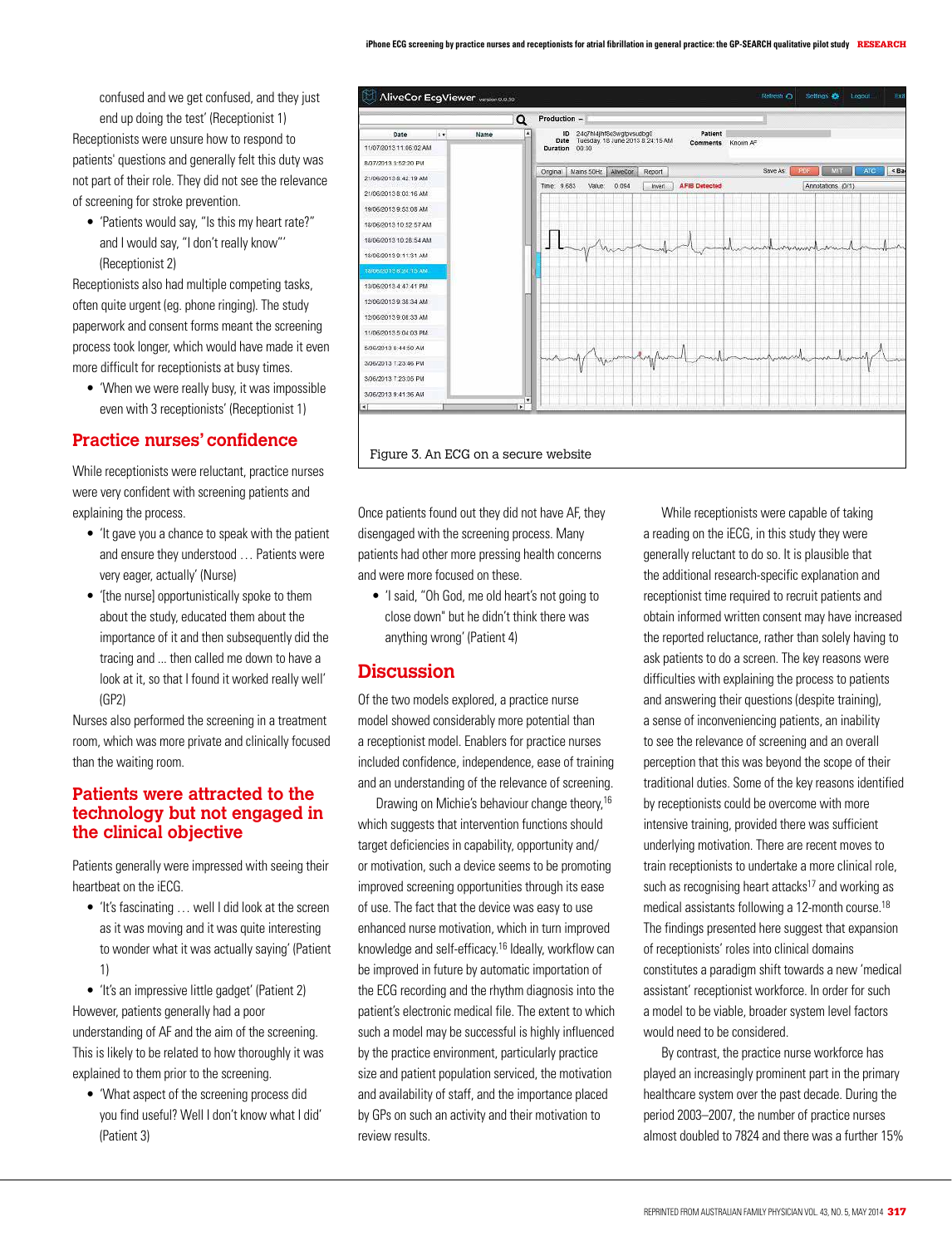

increase between 2007 and 2009 to 8914.19 A recent report found 82% of GPs had practice nursing staff, with an average of 0.4 full-time equivalent (FTE) practice nurses per FTE GP.12 The role of practice nurses in Australia has been expanding and evolving since service-based funding was introduced in 2005.20 This was explored in a recent article that identified six main roles for practice nurses and concluded that 'nursing roles may be enhanced through progressive broadening of the scope of the patient care role'.20

Practice nurses have been accustomed to delivering a range of interventions and improving management of chronic conditions in primary care in Australia, including type 2 diabetes, $21$  childhood obesity prevention, $^{22}$  depression and heart disease. $^{23}$ Practice nurses have also been trained to conduct cervical screening24 and chronic obstructive pulmonary disease (COPD) screening.25 Practice nurses have also successfully worked with GPs to deliver opportunistic AF screening programs in general practices in the UK.26 Empowering practice nurses to conduct AF screening to prevent stroke using the iECG, as part of an inter-professional team under GP supervision, may be the optimal model for screening. This fits well within the context of fostering engagement and increasing practice nurses' clinical capacity. To ensure sustainability, ideally practices would be funded for iECG screening, either under a new Medicare item number or an

existing item (eg. 10997) related to managing patients with chronic disease under a care plan.

As many patients have poor knowledge of AF management, treatment and risks,<sup>27</sup> one of the secondary aims of this study was educating the community about the importance of AF as a common arrhythmia and a significant cause of stroke. All but one of the patients interviewed did not have AF and, with a couple of exceptions, most were not interested in the educative process. Rather, they were relieved to have a negative iECG and did not engage further. We have no information on how the screening program could be used as a prompt to education of patients with known or unknown AF, and it would be worth exploring this further in subsequent studies.

Importantly, GPs found the iECG screening useful as a prompt to concentrate on cardiovascular health, which could facilitate further implementation research. Although stroke is highly preventable, there is a significant gap between evidence and practice in prescription of anticoagulants because of treating doctors' reticence to prescribe warfarin, mainly because of an overestimated risk of bleeding and difficulties with use and monitoring of the drug relative to the potential reduction of stroke.<sup>5</sup> Therefore, there is the opportunity for future research to integrate iECG AF screening with decision support for evidence-based anticoagulant use in those with known AF. Ideally, a future study would include

development of decision support tools integrated with current practice software systems to inform the GP of the ECG diagnosis and provide best practice management recommendations.

# **Implications for general practice**

- Screening for AF in general practice using an iPhone-enabled ECG device in patients ≥65 years is feasible and heralds new opportunities for reducing AF-related disease burden.
- Practice nurses are well placed to explain the process and conduct screening.
- Although enhanced screening is critical, improved medical management of detected AF will ultimately be required to prevent stroke burden.

### **Authors**

Jessica Orchard BEc/LLB (Hons I), MPH, Senior Project Officer, Cardiovascular Division, The George Institute for Global Health; and Adjunct Lecturer, Sydney Medical School, University of Sydney, NSW. jorchard@georgeinstitute.org.au

Saul Benedict Freedman OAM, MBBS, PhD, FRACP, FCSANZ, FACC, FESC, Professor of Cardiology, Concord Repatriation General Hospital; Head of Vascular Biology Group, ANZAC Research Institute, University of Sydney, NSW; and Adjunct Professor, School of Public Health and Preventive Medicine, Monash University, VIC

Nicole Lowres BPthy, PhD candidate at Sydney Medical School, University of Sydney and Concord Repatriation General Hospital, ANZAC Research Institute, NSW

David Peiris MBBS (Hons), MIPH, PhD, FRACGP, FARGP, Program Head, Primary Health Care Research, Office of the Chief Scientist, the George Institute for Global Health; and Associate Professor, Sydney Medical School, University of Sydney, NSW

Lis Neubeck PhD, RN, BA (Hons), Senior Research Fellow, Cardiovascular Division, The George Institute for Global Health and Senior Lecturer, Sydney Nursing School, University of Sydney, NSW

Competing interests: AliveCor have provided free iECG covers for study purposes. None of the authors or associated institution has received any financial payment from AliveCor. Nor do they own any shares in AliveCor. Saul Benedict Freedman received investigator-initiated grants from Boehringer-Ingelheim, Bayer Pharma AG, BMS/Pfizer, Servier, Astra-Zeneca. Lis Neubeck received investigator-initiated grants from Boehringer-Ingelheim, BMS/Pfizer.

Provenance and peer review: Not commissioned; externally peer reviewed.